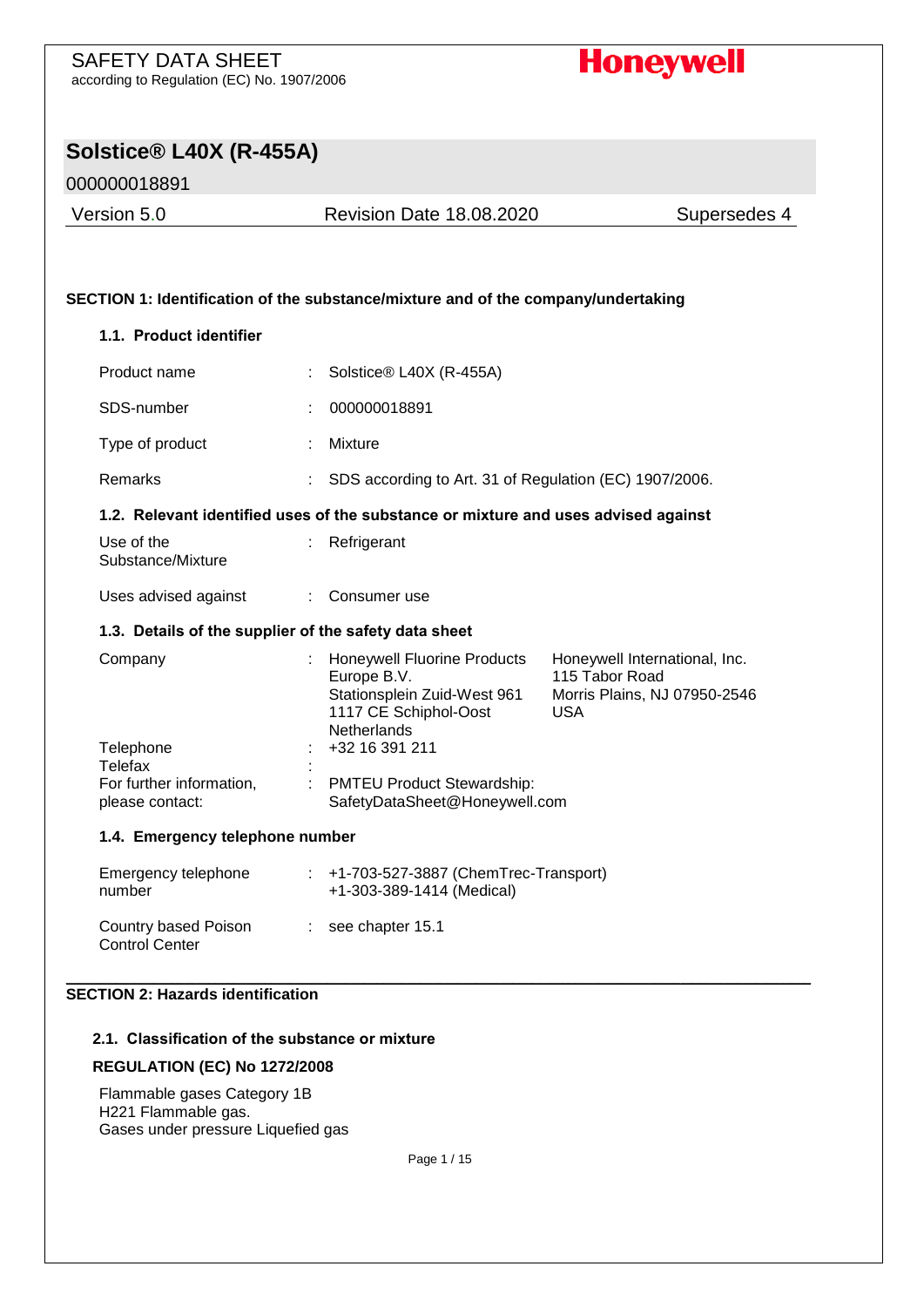# **Honeywell**

# **Solstice® L40X (R-455A)**

## 000000018891

Version 5.0 Revision Date 18.08.2020 Supersedes 4

H280 Contains gas under pressure; may explode if heated.

| 2.2. Label elements                 |                                              |               |                                                                                                                                                                              |
|-------------------------------------|----------------------------------------------|---------------|------------------------------------------------------------------------------------------------------------------------------------------------------------------------------|
| <b>REGULATION (EC) No 1272/2008</b> |                                              |               |                                                                                                                                                                              |
| Hazard pictograms                   |                                              |               |                                                                                                                                                                              |
| Signal word                         |                                              | Danger        |                                                                                                                                                                              |
| <b>Hazard statements</b>            | H <sub>221</sub><br>H <sub>280</sub>         |               | Flammable gas.<br>Contains gas under pressure; may<br>explode if heated.                                                                                                     |
| Precautionary statements            | P210<br>P <sub>260</sub><br>P <sub>280</sub> |               | Keep away from heat/ sparks/ open<br>flames/hot surfaces. No smoking.<br>Do not breathe dust/ fume/ gas/ mist/<br>vapours/ spray.<br>Wear protective gloves/ eye protection/ |
|                                     | P <sub>284</sub>                             |               | face protection.<br>In case of inadequate ventilation wear<br>respiratory protection.                                                                                        |
|                                     |                                              | $P308 + P313$ | IF exposed or concerned: Get medical<br>advice/attention.                                                                                                                    |
|                                     |                                              | $P410 + P403$ | Protect from sunlight. Store in a well-<br>ventilated place.                                                                                                                 |

#### **2.3. Other hazards**

Warning! Container under pressure.

#### **SECTION 3: Composition/information on ingredients**

#### **3.1. Substance**

Not applicable

#### **3.2. Mixture**

| <b>Chemical name</b>                   | CAS-No.<br>Index-No.<br><b>REACH Registration</b><br><b>Number</b><br>EC-No. | <b>Classification</b><br>1272/2008 | Concentration | <b>Remarks</b> |  |  |
|----------------------------------------|------------------------------------------------------------------------------|------------------------------------|---------------|----------------|--|--|
| 2,3,3,3-Tetrafluoroprop-1-ene 754-12-1 |                                                                              | Press. Gas Liquefied gas:          | 75.5 %        | $4*$           |  |  |
| $D_{200}$ $2/15$                       |                                                                              |                                    |               |                |  |  |

Page 2 / 15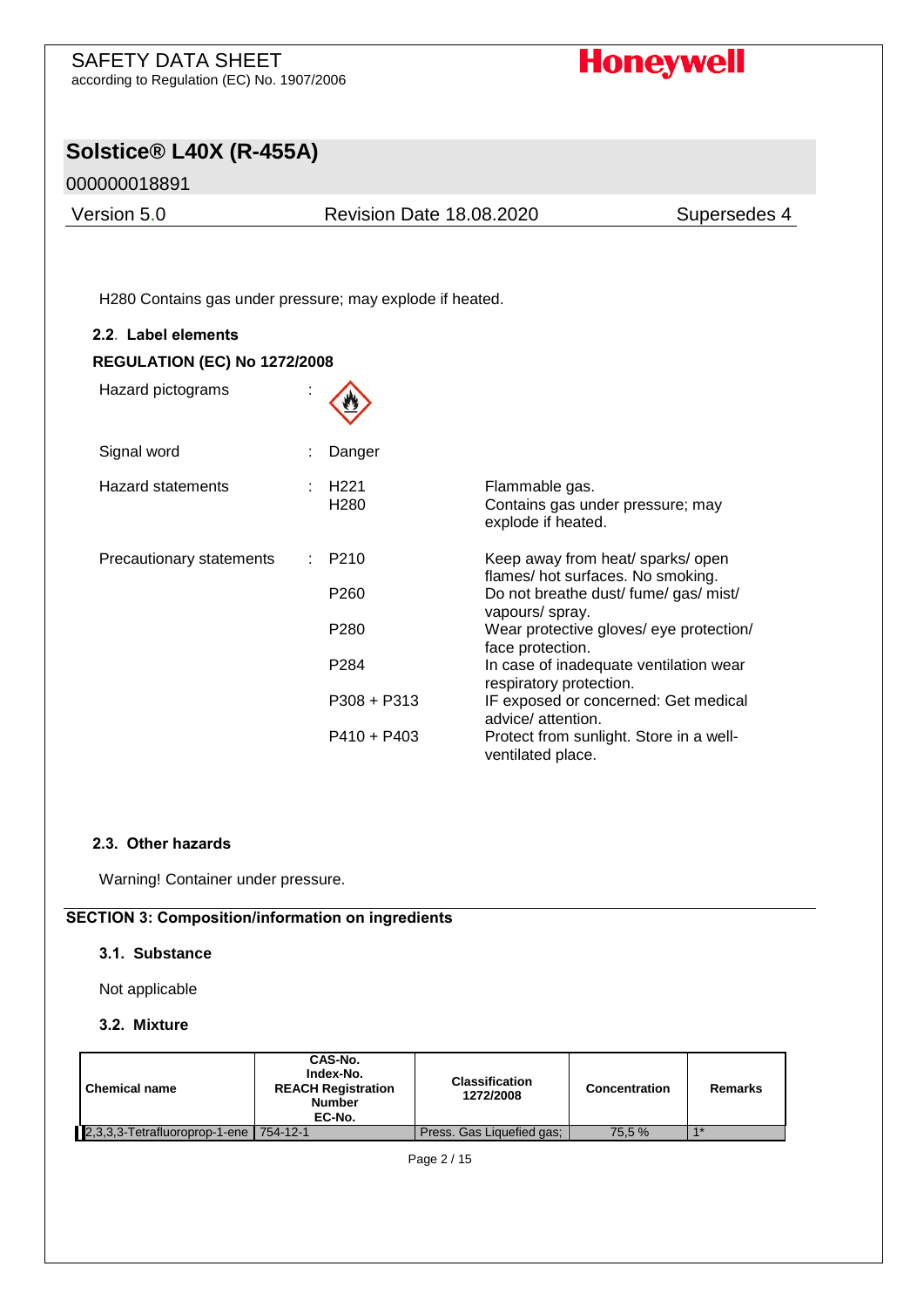

# **Solstice® L40X (R-455A)**

## 000000018891

#### Version 5.0 Revision Date 18.08.2020 Supersedes 4

|                        | 01-0000019665-61<br>468-710-7              | H <sub>280</sub><br>Flam. Gas 1B H221         |        |      |
|------------------------|--------------------------------------------|-----------------------------------------------|--------|------|
| <b>Difluoromethane</b> | $75-10-5$<br>01-2119471312-47<br>200-839-4 | Flam. Gas 1B H221<br>Press. Gas; H280         | 21.5 % | $4*$ |
| Carbon dioxide         | 124-38-9<br>204-696-9                      | Press. Gas Liquefied gas;<br>H <sub>280</sub> | 3%     | $4*$ |

1\* - For specific concentration limits see Annexes of 1272/2008

Remaining components of this product are non-hazardous and/or are present at concentrations below reportable limits.

Occupational Exposure Limit(s), if available, are listed in Section 8. For the full text of the H-Statements mentioned in this Section, see Section 16.

#### **SECTION 4: First aid measures**

#### **4.1 Description of first aid measures**

#### *General advice*:

First aider needs to protect himself. Move out of dangerous area. Take off all contaminated clothing immediately.

#### *Inhalation:*

Remove to fresh air. If not breathing, give artificial respiration. If breathing is difficult, give oxygen. Use oxygen as required, provided a qualified operator is present. Call a physician.

#### *Skin contact:*

After contact with skin, wash immediately with plenty of water. Rapid evaporation of the liquid may cause frostbite. If there is evidence of frostbite, bathe (do not rub) with lukewarm (not hot) water. If water is not available, cover with a clean, soft cloth or similar covering. Call a physician. Wash contaminated clothing before re-use.

#### *Eye contact:*

Protect unharmed eye. Rinse immediately with plenty of water, also under the eyelids, for at least 15 minutes. Call a physician immediately.

#### *Ingestion:*

Unlikely route of exposure. As this product is a gas, refer to the inhalation section. Do not induce vomiting without medical advice. If conscious, drink plenty of water. Never give anything by mouth to an unconscious person. Call a physician immediately.

#### **4.2. Most important symptoms and effects, both acute and delayed**

No data available

Page 3 / 15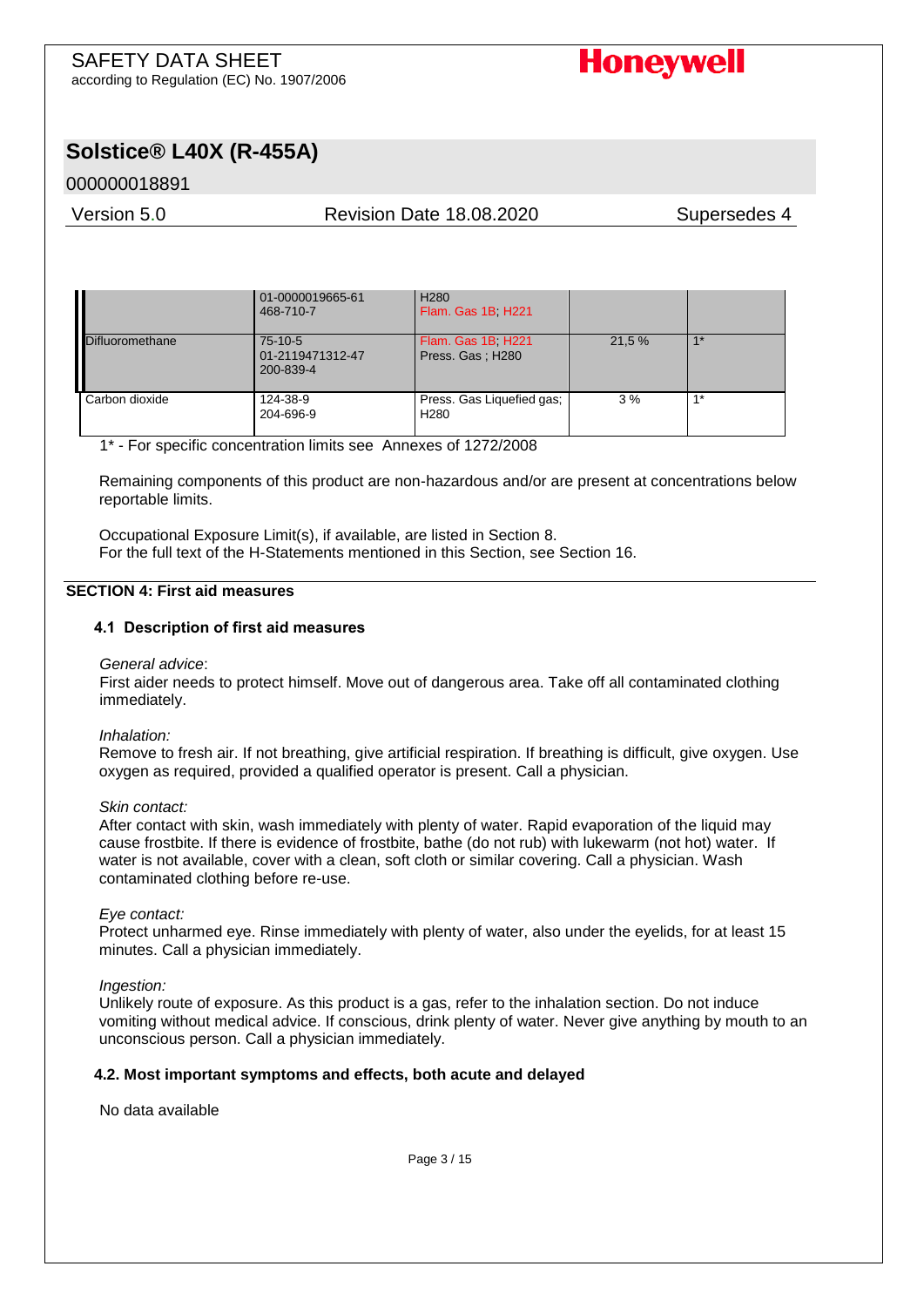

# **Solstice® L40X (R-455A)**

## 000000018891

Version 5.0 Revision Date 18.08.2020 Supersedes 4

#### **4.3. Indication of any immediate medical attention and special treatment needed**

Treat frost-bitten areas as needed. Treat symptomatically.

See Section 11 for more detailed information on health effects and symptoms. :

#### **SECTION 5: Firefighting measures**

#### **5.1. Extinguishing media**

*Suitable extinguishing media:* 

In case of fire, allow gas to burn if flow cannot be shut off immediately. Apply water from a safe distance to cool container and protect surrounding area. Use water spray, alcohol-resistant foam, dry chemical or carbon dioxide.

#### **5.2. Special hazards arising from the substance or mixture**

Flammable gas.

Contents under pressure.

Vapours are heavier than air and can cause suffocation by reducing oxygen available for breathing. Vapors may travel to areas away from work site before igniting/flashing back to vapor source. Fire or intense heat may cause violent rupture of packages. Cool closed containers exposed to fire with water spray. Do not allow run-off from fire fighting to enter drains or water courses. Fire may cause evolution of: Hydrogen fluoride Carbonyl halides Halogenated compounds Carbon oxides

#### **5.3. Advice for firefighters**

In the event of fire and/or explosion do not breathe fumes. Wear self-contained breathing apparatus and protective suit. No unprotected exposed skin areas. Use extinguishing measures that are appropriate to local circumstances and the surrounding environment.

#### **SECTION 6: Accidental release measures**

#### **6.1. Personal precautions, protective equipment and emergency procedures**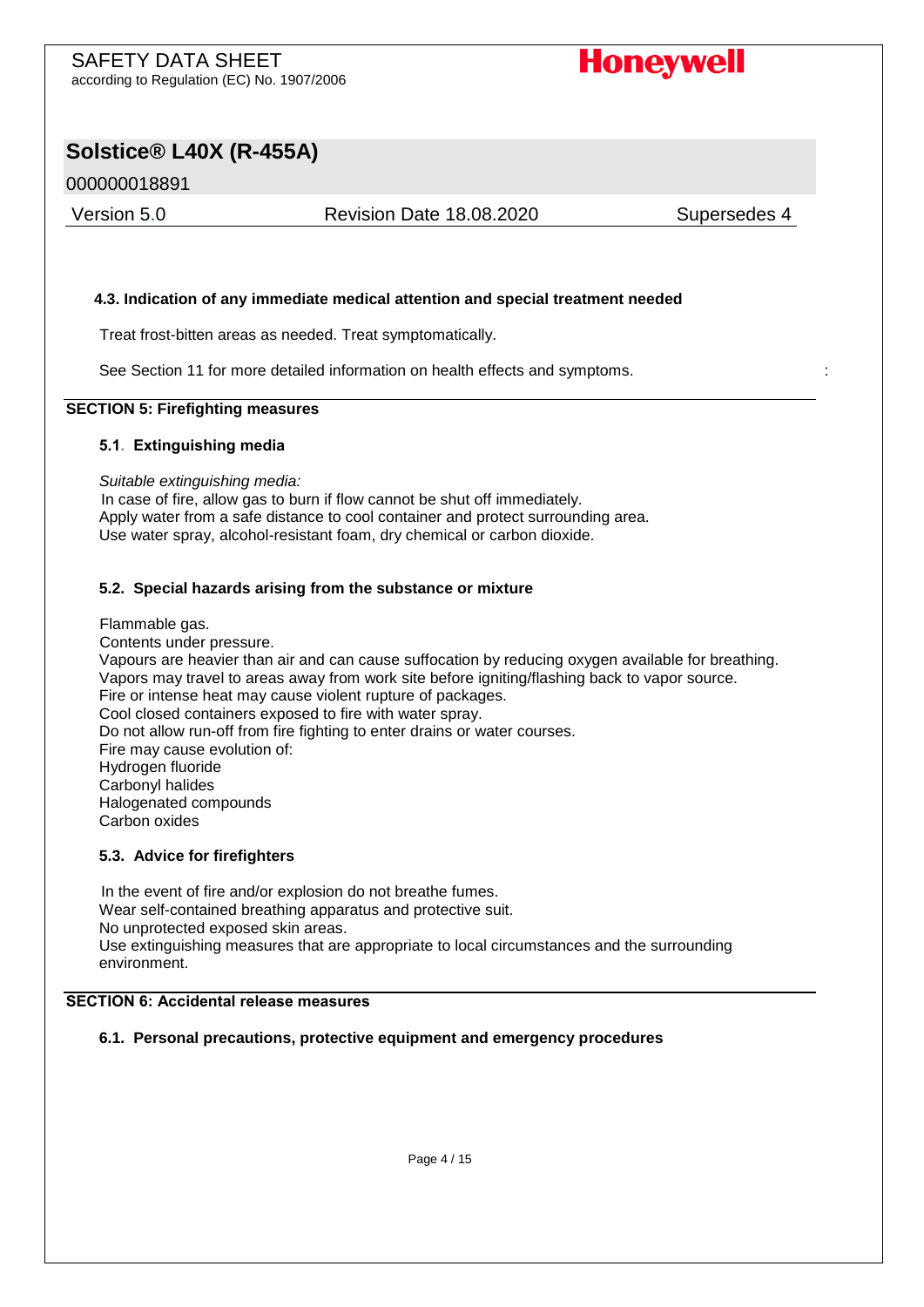# **Honeywell**

# **Solstice® L40X (R-455A)**

## 000000018891

Version 5.0 Revision Date 18.08.2020 Supersedes 4

Immediately evacuate personnel to safe areas. Keep people away from and upwind of spill/leak. Wear personal protective equipment. Unprotected persons must be kept away. Wear self-contained breathing apparatus and protective suit. Eliminate all ignition sources if safe to do so. Avoid skin contact with leaking liquid (danger of frostbite). Ventilate the area. Vapors may travel to areas away from work site before igniting/flashing back to vapor source. Vapours are heavier than air and can cause suffocation by reducing oxygen available for breathing. Ensure that the oxygen content is  $\geq$ = 19.5%.

#### **6.2. Environmental precautions**

Prevent further leakage or spillage if safe to do so. The product evaporates readily. Discharge into the environment must be avoided.

#### **6.3. Methods and materials for containment and cleaning up**

Use explosion-proof equipment. No sparking tools should be used. Ventilate the area. Allow to evaporate.

#### **6.4. Reference to other sections**

For personal protection see section 8.

#### **SECTION 7: Handling and storage**

#### **7.1. Precautions for safe handling**

#### *Advice on safe handling:*

Handle with care. Wear personal protective equipment. Do not breathe vapour. Avoid contact with skin, eyes and clothing. Use only in well-ventilated areas. Pressurized container. Protect from sunlight and do not expose to temperatures exceeding 50 °C. Use authorized cylinders only. Do not remove screw cap until immediately ready for use. Always replace cap after use.

#### *Advice on protection against fire and explosion:*

Container hazardous when empty. Prevent the creation of flammable or explosive concentrations of vapour in air and avoid vapour concentration higher than the occupational exposure limits. Keep product and empty container away from heat and sources of ignition. Do not pressurize, cut, weld, braze, solder, drill, grind or expose containers to heat or sources of ignition. Take measures to prevent the build up of electrostatic charge. Electrical equipment should be protected to the appropriate standard. Use explosion-proof equipment. No sparking tools should be used. No smoking.

#### *Hygiene measures:*

Handle in accordance with good industrial hygiene and safety practice. Ensure adequate ventilation, especially in confined areas. When using do not eat, drink or smoke. Remove and wash contaminated clothing before re-use. Keep working clothes separately. Do not breathe vapour. Avoid contact with skin, eyes and clothing.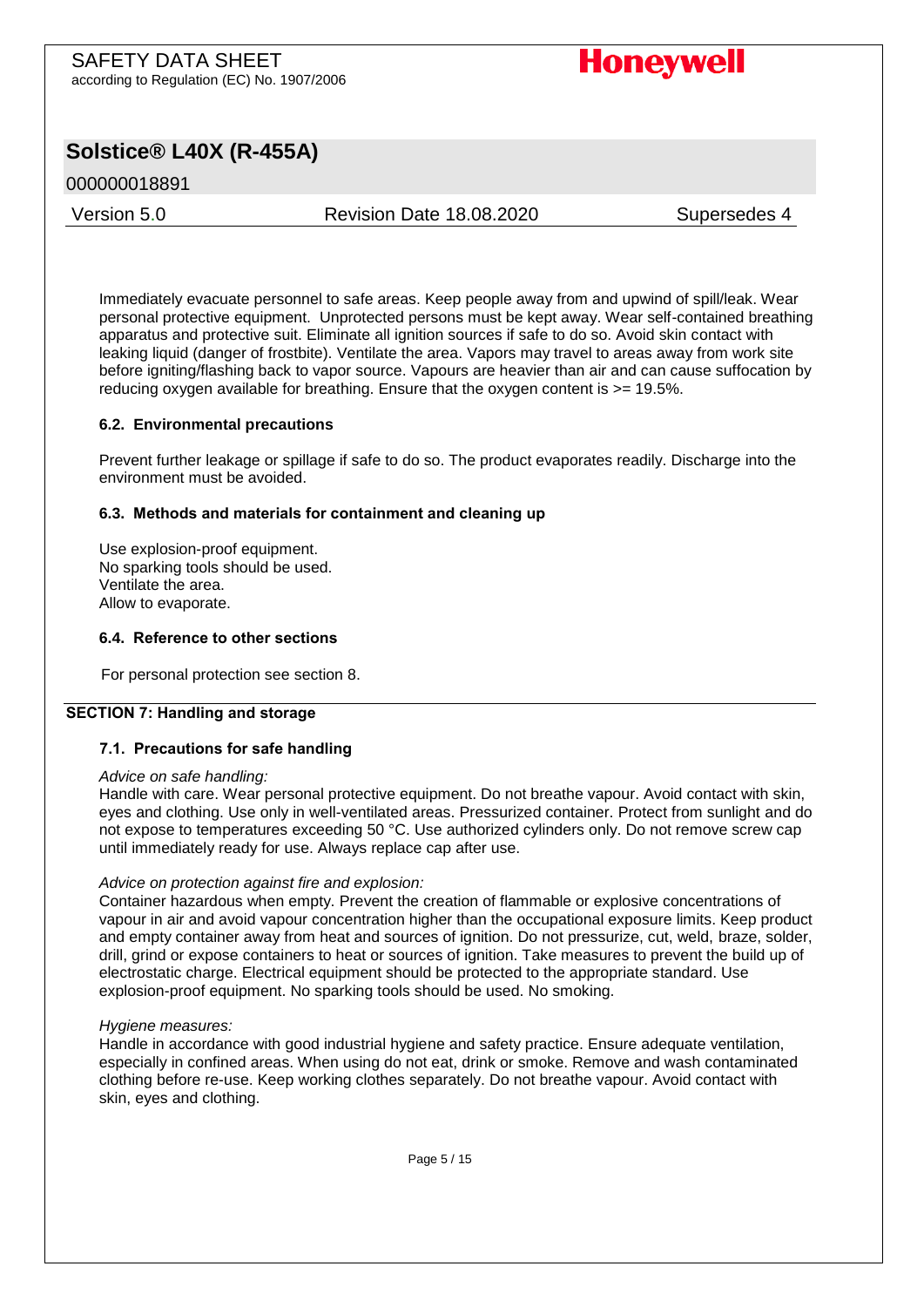# **Honeywell**

# **Solstice® L40X (R-455A)**

### 000000018891

Version 5.0 Revision Date 18.08.2020 Supersedes 4

#### **7.2. Conditions for safe storage, including any incompatibilities**

*Requirements for storage areas and containers:* 

Pressurized container: protect from sunlight and do not expose to temperatures exceeding 50 °C. Do not pierce or burn, even after use. Keep containers tightly closed in a dry, cool and well-ventilated place. Keep away from heat and sources of ignition. Storage rooms must be properly ventilated. Ensure adequate ventilation, especially in confined areas. Store away from incompatible substances. Store in original container.

#### **7.3. Specific end use(s)**

no additional data available

#### **SECTION 8: Exposure controls/personal protection**

#### **8.1. Control parameters**

#### *Occupational exposure limits:*

| <b>Components</b>             | Basis /<br>Value type          | Value /<br>Form of exposure         | Exceeding<br>Factor | <b>Remarks</b>                                         |
|-------------------------------|--------------------------------|-------------------------------------|---------------------|--------------------------------------------------------|
| 2,3,3,3-Tetrafluoroprop-1-ene | WEEL<br><b>TWA</b>             | 500 ppm                             |                     |                                                        |
| 2,3,3,3-Tetrafluoroprop-1-ene | <b>HONEYWELL</b><br><b>TWA</b> | 500 ppm                             |                     |                                                        |
| Difluoromethane               | <b>HONEYWELL</b><br><b>TWA</b> | $2.200$ mg/m $3$<br>1.000 ppm       |                     | We are not aware of<br>any national exposure<br>limit. |
| Carbon dioxide                | EH40 WEL<br><b>TWA</b>         | $9.150 \text{ mg/m}$ 3<br>5.000 ppm |                     |                                                        |
| Carbon dioxide                | EH40 WEL<br><b>STEL</b>        | 27.400 mg/m3<br>15.000 ppm          |                     |                                                        |

TWA - Time weighted average

STEL - Short term exposure limit

#### **DNEL/ PNEC-Values**

| Component                         | End-<br>use/impact                            | <b>Exposure duration</b> | Value          | <b>Exposure routes</b> | <b>Remarks</b> |
|-----------------------------------|-----------------------------------------------|--------------------------|----------------|------------------------|----------------|
| 2,3,3,3-Tetrafluoroprop-1-<br>ene | Workers /<br>Long-term<br>systemic<br>effects |                          | 950 mg/m3      | Inhalation             |                |
| 2,3,3,3-Tetrafluoroprop-1-<br>ene | Consumers /<br>Long-term                      |                          | 113.1<br>mq/m3 | Inhalation             |                |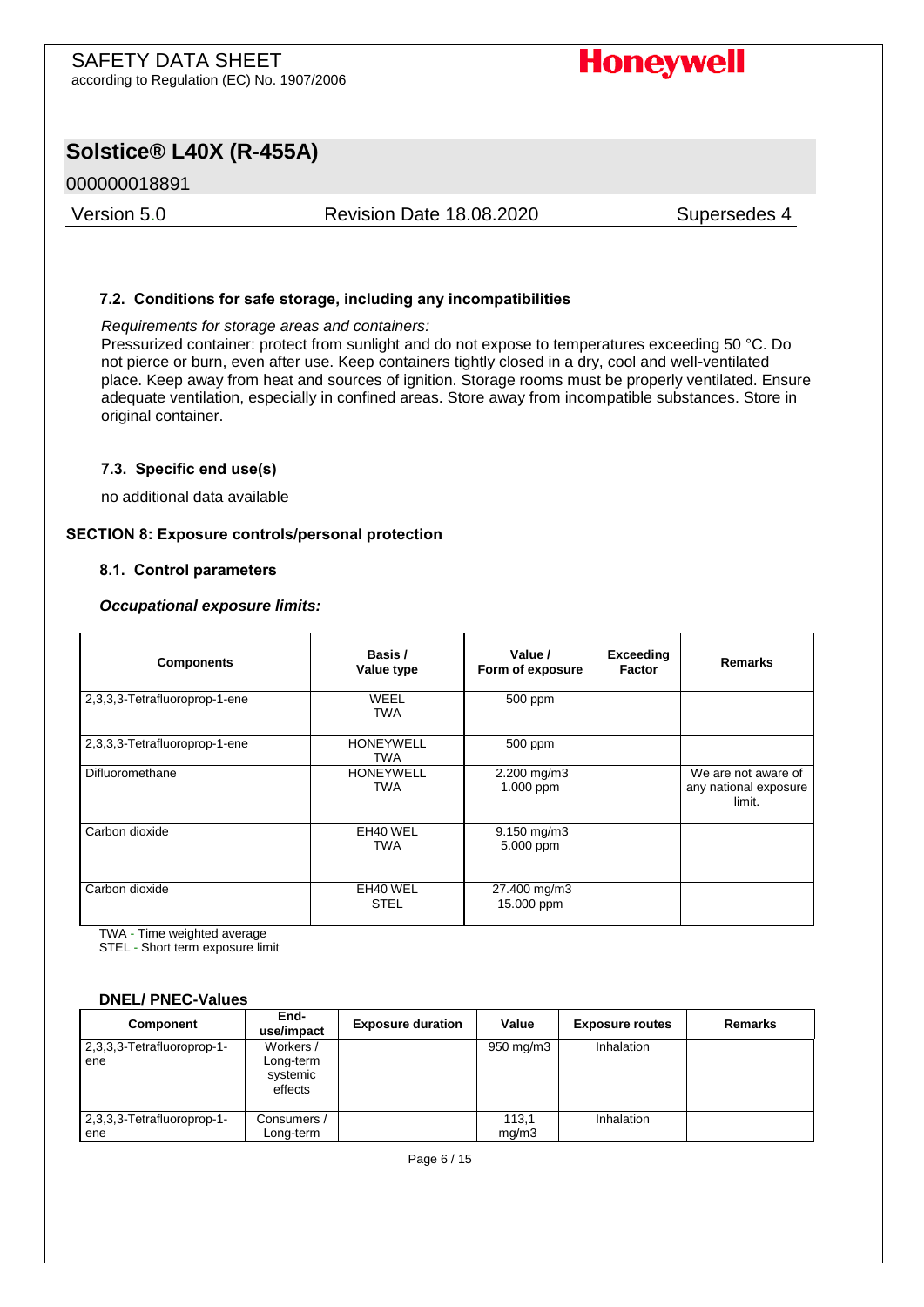

# **Solstice® L40X (R-455A)**

## 000000018891

Version 5.0 Revision Date 18.08.2020 Supersedes 4

|                                   | systemic<br>effects                             |                 |                   |                   |
|-----------------------------------|-------------------------------------------------|-----------------|-------------------|-------------------|
| 2,3,3,3-Tetrafluoroprop-1-<br>ene | Consumers /<br>Acute<br>systemic<br>effects     | 186400<br>mg/m3 | <b>Inhalation</b> |                   |
| Difluoromethane                   | Workers /<br>Long-term<br>systemic<br>effects   | 7035<br>mg/m3   | Inhalation        |                   |
| Difluoromethane                   | Consumers /<br>Long-term<br>systemic<br>effects | 750 mg/m3       | Inhalation        |                   |
| Carbon dioxide                    |                                                 |                 |                   | No data available |

| Component                     | <b>Environmental compartment /</b><br>Value | Remarks                    |
|-------------------------------|---------------------------------------------|----------------------------|
| 2,3,3,3-Tetrafluoroprop-1-ene | Fresh water: 0.1 mg/l                       |                            |
| 2,3,3,3-Tetrafluoroprop-1-ene | Marine water: 0,01 mg/l                     |                            |
| 2,3,3,3-Tetrafluoroprop-1-ene | Fresh water sediment: 1,77 mg/kg            |                            |
| 2,3,3,3-Tetrafluoroprop-1-ene | Marine sediment: 0,178 mg/kg                |                            |
| 2,3,3,3-Tetrafluoroprop-1-ene | Soil: 1,54 mg/kg                            |                            |
| Difluoromethane               | Fresh water: 0,142 mg/l                     | Assessment factor:<br>1000 |
| Difluoromethane               | Fresh water sediment: 0,534 mg/kg dw        |                            |
| Carbon dioxide                |                                             | No data available          |

#### **8.2. Exposure controls**

#### **Occupational exposure controls**

The Personal Protective Equipment must be in accordance with EN standards:respirator EN 136, 140, 149; safety glasses EN 166; protective suit: EN 340, 463, 468, 943-1, 943-2; gloves EN 374, 511; safety shoes EN-ISO 20345. Do not breathe vapour.

#### **Engineering measures**

Use with local exhaust ventilation.

#### **Personal protective equipment**

*Respiratory protection:*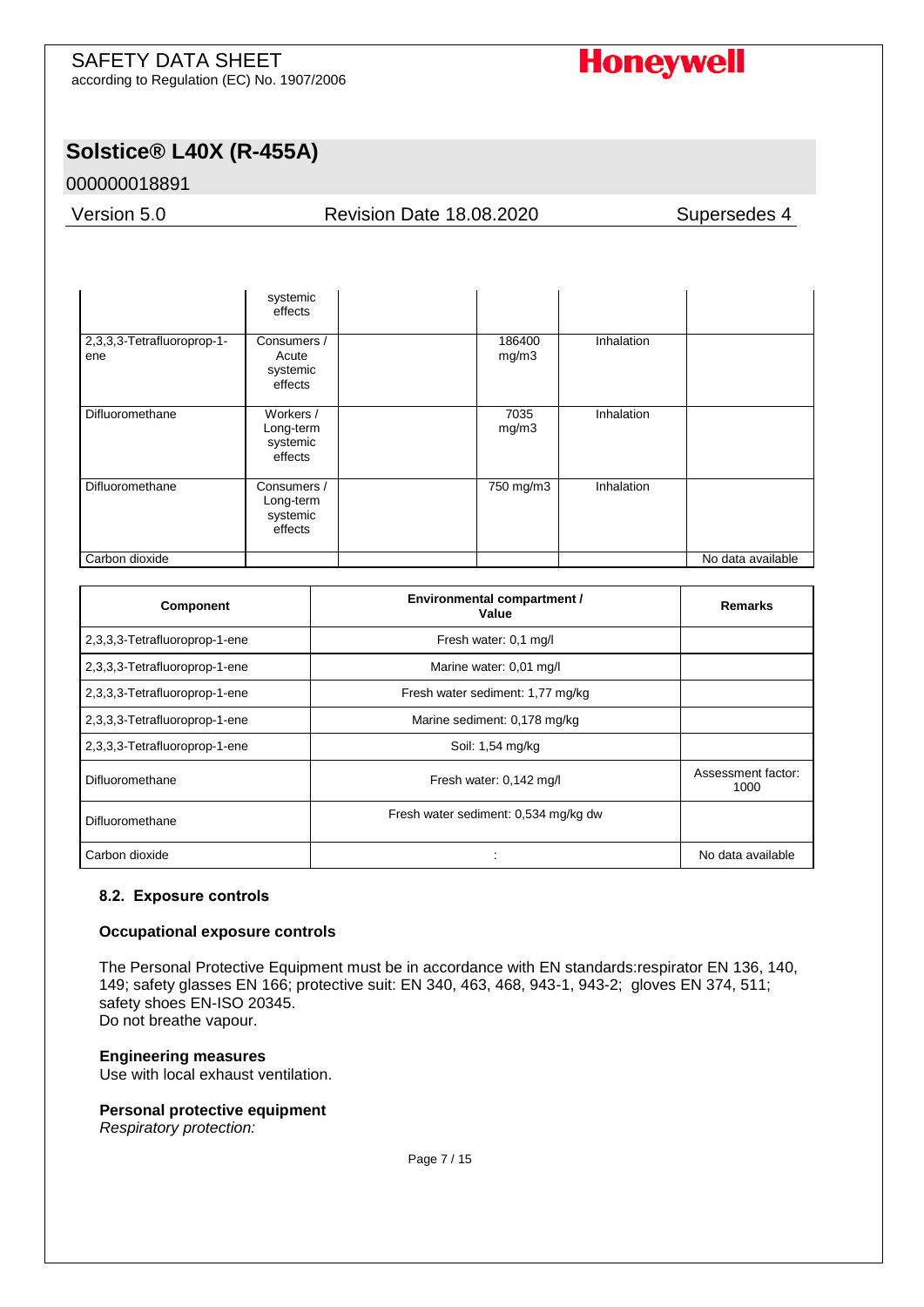# **Honeywell**

## **Solstice® L40X (R-455A)**

### 000000018891

#### Version 5.0 Revision Date 18.08.2020 Supersedes 4

In case of insufficient ventilation wear suitable respiratory equipment. Self-contained breathing apparatus (EN 133)

*Hand protection:*  Protective gloves against cold (EN 511)

*Eye protection:*  Safety goggles

*Skin and body protection:*  Avoid skin contact with leaking liquid (danger of frostbite). Wear suitable protective equipment.

#### **Environmental exposure controls**

Handle in accordance with local environmental regulations and good industrial practices.

#### **SECTION 9: Physical and chemical properties**

### **9.1. Information on basic physical and chemical properties**

| Form                        | : Liquefied gas                                  |
|-----------------------------|--------------------------------------------------|
| Colour                      | clear                                            |
| Odour                       | slight                                           |
| Melting point/range         | No data available                                |
| Boiling point/boiling range | : No data available                              |
| Flash point                 | Not applicable                                   |
| Ignition temperature        | : $\leq$ 750 °C                                  |
| Lower explosion limit       | : 11,8 %(V)<br>23 °C<br>Lower flammability limit |
| Upper explosion limit       | : 12,9 %(V)<br>23 °C<br>Upper flammability limit |
| Vapour pressure             | 1.235 kPa<br>at 21,1 °C                          |
| Vapour pressure             | 2.638 kPa<br>Page 8 / 15                         |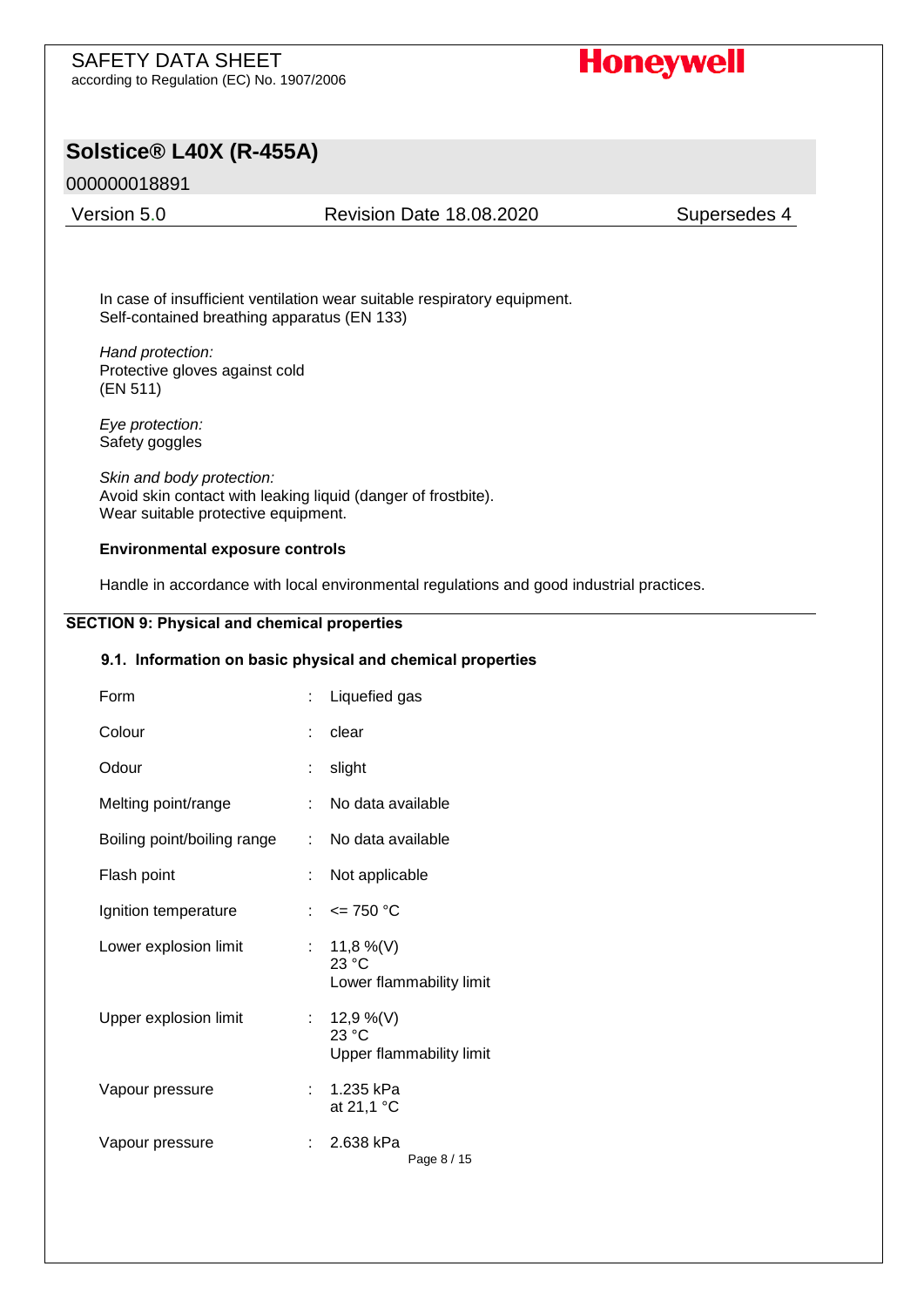# **Honeywell**

# **Solstice® L40X (R-455A)**

## 000000018891

| Version 5.0 | <b>Revision Date 18.08.2020</b> | Supersedes 4 |
|-------------|---------------------------------|--------------|
|             |                                 |              |
|             |                                 |              |
|             | at 54,4 °C                      |              |

| Density                                    |     | No data available |
|--------------------------------------------|-----|-------------------|
| Viscosity, dynamic                         | × 1 | No data available |
| Viscosity, kinematic                       |     | No data available |
| рH                                         |     | Not applicable    |
| Water solubility                           |     | No data available |
| Partition coefficient: n-<br>octanol/water |     | No data available |
| Relative vapour density                    |     | No data available |
| Evaporation rate                           |     | No data available |
| 9.2 Other Information                      |     |                   |

no additional data available

#### **SECTION 10: Stability and reactivity**

#### **10.1. Reactivity**

Stable under normal conditions.

#### **10.2. Chemical stability**

No decomposition if used as directed.

#### **10.3. Possibility of hazardous reactions**

Hazardous polymerisation does not occur.

#### **10.4. Conditions to avoid**

Keep away from heat and sources of ignition. Pressurized container. Protect from sunlight and do not expose to temperatures exceeding 50 °C. Do not pressurize, cut, weld, braze, solder, drill, grind or expose containers to heat or sources of ignition.

Some risk may be expected of corrosive and toxic decomposition products.

#### **10.5. Incompatible materials**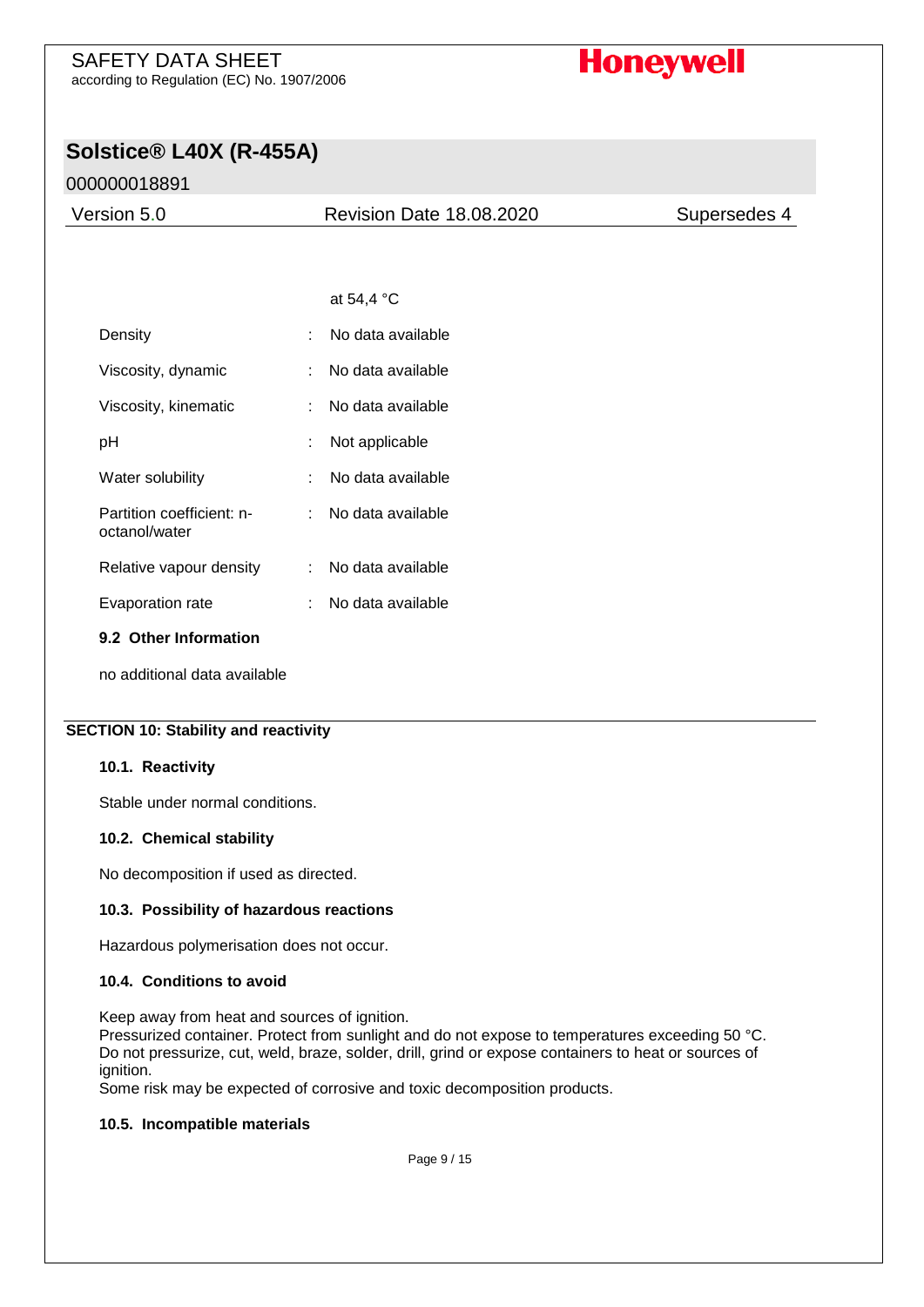# **Honeywell**

## **Solstice® L40X (R-455A)**

### 000000018891

Version 5.0 Revision Date 18.08.2020 Supersedes 4

Strong oxidizing agents Finely divided aluminium Finely divided magnesium Zinc

#### **10.6. Hazardous decomposition products**

Hydrogen fluoride Carbonyl halides Carbon monoxide Carbon dioxide (CO2)

#### **SECTION 11: Toxicological information**

#### **11.1. Information on toxicological effects**

*Acute oral toxicity:*  Not applicable

*Acute dermal toxicity:*  No data available

*Acute inhalation toxicity:*  LC50 Species: Rat Value: > 520000 ppm Exposure time: 4 h Test substance: Difluoromethane (HFC-32)

LC50 Species: Rat Value: > 400000 ppm Exposure time: 4 h Test substance: 2,3,3,3-Tetrafluoroprop-1-ene

*Skin irritation:*  No data available

*Eye irritation:*  No data available

*Respiratory or skin sensitisation:*  Cardiac sensitization Species: dogs Result: No effects observed for exposures up to 12% (120,189 ppm). Test substance: 2,3,3,3-Tetrafluoroprop-1-ene

*Aspiration hazard:* No data available

Page 10 / 15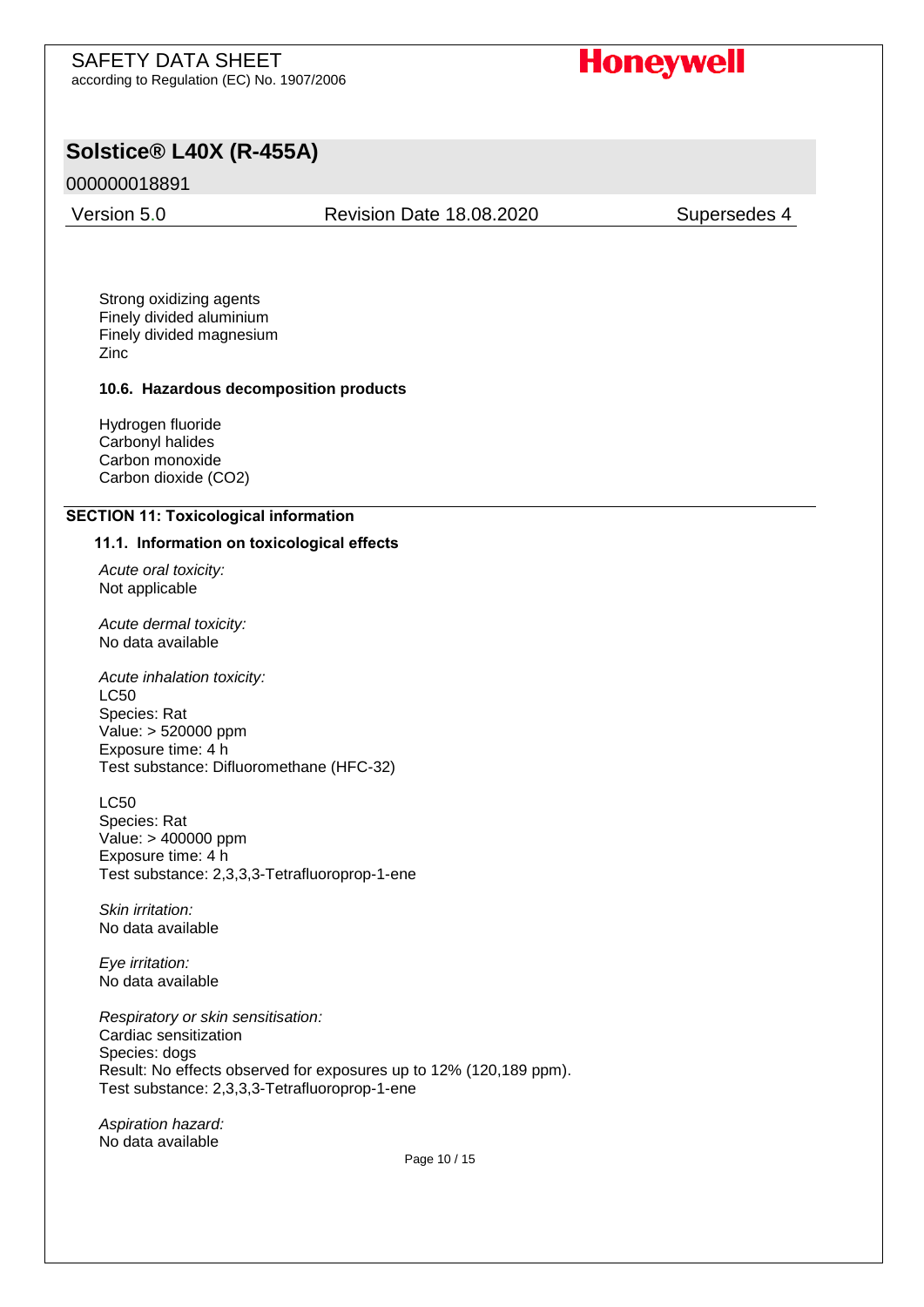# **Honeywell**

# **Solstice® L40X (R-455A)**

## 000000018891

#### Version 5.0 Revision Date 18.08.2020 Supersedes 4

*Other information:*  May cause cardiac arrhythmia. Difluoromethane. (HFC-32): Cardiac sensitisation threshold (dog): 350000 ppm.

#### **SECTION 12: Ecological information**

#### **12.1. Toxicity**

*Toxicity to fish:*  LC50 Species: Cyprinus carpio (Carp) Value: > 197 mg/l Exposure time: 96 h Test substance: 2,3,3,3-Tetrafluoroprop-1-ene

*Toxicity to aquatic plants:*  EC50 Species: Scenedesmus capricornutum (fresh water algae) Value: > 100 mg/l Test substance: 2,3,3,3-Tetrafluoroprop-1-ene

*Toxicity to aquatic invertebrates:*  EC50 Species: Daphnia magna (Water flea) Value: > 83 mg/l Exposure time: 48 h Test substance: 2,3,3,3-Tetrafluoroprop-1-ene

#### **12.2. Persistence and degradability**

*Biodegradability*: Result: Not readily biodegradable. Test substance: 2,3,3,3-Tetrafluoroprop-1-ene

#### **12.3. Bioaccumulative potential**

No data available

#### **12.4. Mobility in soil**

No data available

#### **12.5. Results of PBT and vPvB assessment**

Page 11 / 15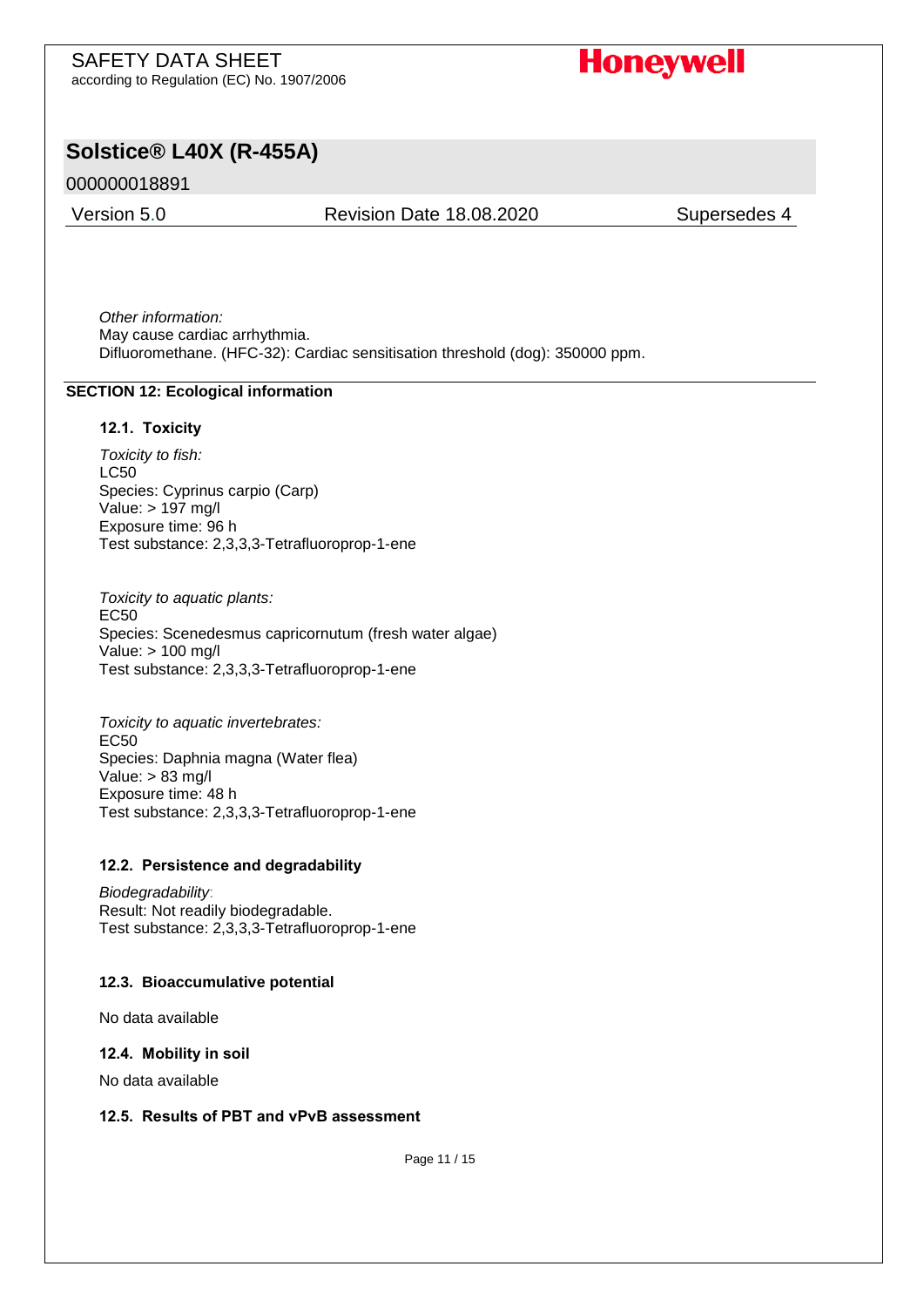**Honeywell** 

# **Solstice® L40X (R-455A)**

### 000000018891

Version 5.0 Revision Date 18.08.2020 Supersedes 4

No data available

#### **12.6. Other adverse effects**

Accumulation in aquatic organisms is unlikely.

#### **SECTION 13: Disposal considerations**

#### **13.1. Waste treatment methods**

*Product:* 

Dispose according to legal requirements.

*Packaging:* 

Legal requirements are to be considered in regard of reuse or disposal of used packaging materials

*Further information:*  Provisions relating to waste: EC Directive 2006/12/EC; 2008/98/EEC Regulation No. 1013/2006

For personal protection see section 8.

#### **SECTION 14: Transport information**

| <b>ADR/RID</b>             |                                                                   |
|----------------------------|-------------------------------------------------------------------|
| <b>UN Number</b>           | 3161                                                              |
| Description of the goods   | : LIQUEFIED GAS, FLAMMABLE, N.O.S.<br>(R-1234yf, DIFLUOROMETHANE) |
| Class                      | 2                                                                 |
| <b>Classification Code</b> | : 2F                                                              |
| Hazard Identification      | : 23                                                              |
| Number                     |                                                                   |
| ADR/RID-Labels             | : 2.1                                                             |
| Environmentally hazardous  | no                                                                |
|                            |                                                                   |
| <b>IATA</b>                |                                                                   |
| <b>UN Number</b>           | 3161                                                              |
| Description of the goods   | Liquefied gas, flammable, n.o.s.                                  |
|                            | (R-1234yf, Difluoromethane)                                       |
| Class                      | : 2.1                                                             |
| <b>Hazard Labels</b>       | $\therefore$ 2.1                                                  |
|                            |                                                                   |
| <b>IMDG</b>                |                                                                   |
| <b>UN Number</b>           | 3161                                                              |
| Description of the goods   | LIQUEFIED GAS, FLAMMABLE, N.O.S.                                  |
|                            | (R-1234yf, DIFLUOROMETHANE)                                       |
| Class                      | 2.1                                                               |
|                            |                                                                   |
|                            | Page 12 / 15                                                      |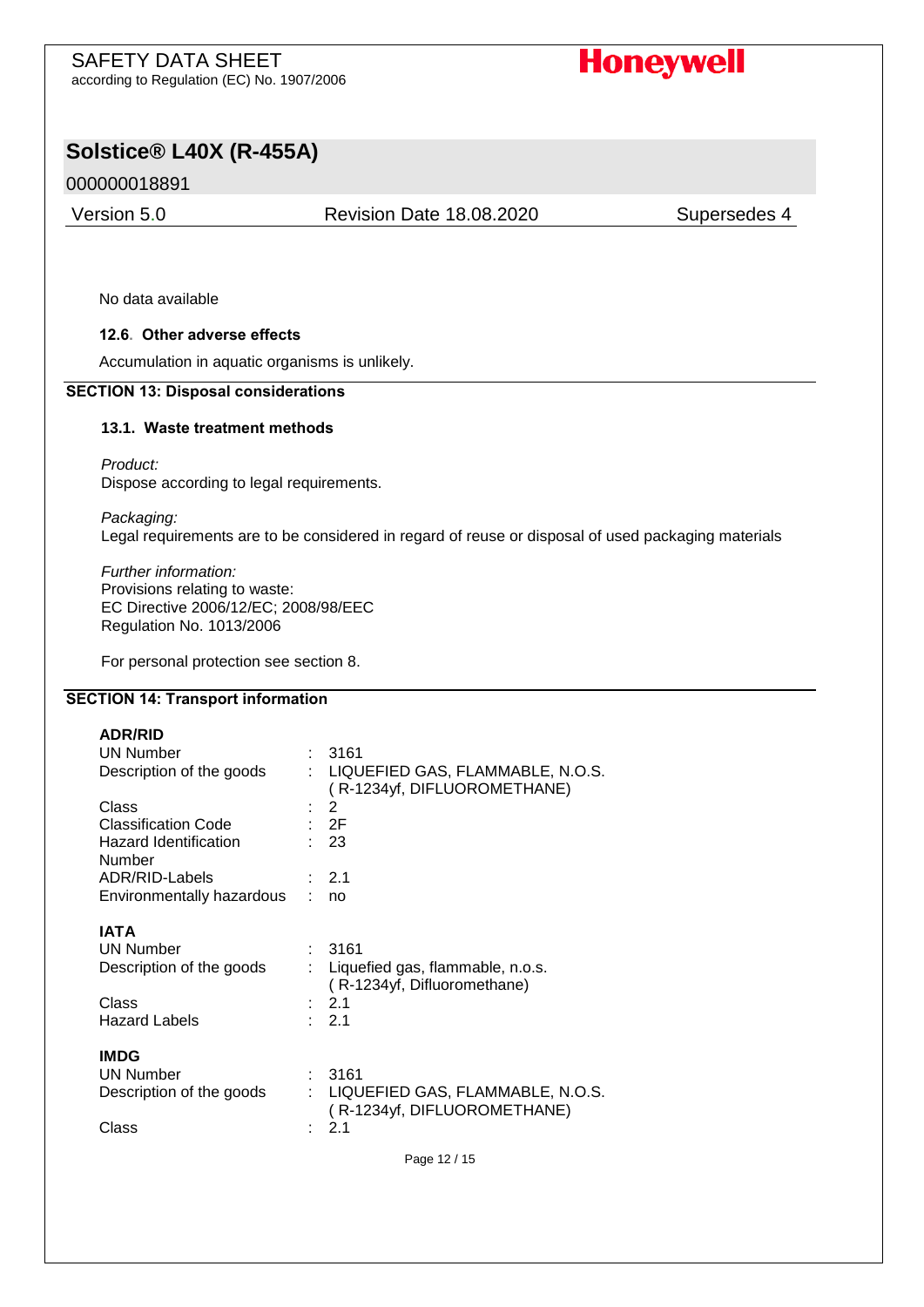# **Honeywell**

# **Solstice® L40X (R-455A)**

## 000000018891

| Version 5.0 | <b>Revision Date 18.08.2020</b> | Supersedes 4 |  |
|-------------|---------------------------------|--------------|--|
|             |                                 |              |  |

| <b>Hazard Labels</b> | $\therefore$ 2.1      |
|----------------------|-----------------------|
| EmS Number           | $\therefore$ F-D, S-U |
| Marine pollutant     | : no                  |

### **SECTION 15: Regulatory information**

**15.1 Safety, health and environmental regulations/legislation specific for the substance or mixture**

### **Poison Control Center**

| Country               | <b>Phone Number</b>          | Country         | <b>Phone Number</b>                         |
|-----------------------|------------------------------|-----------------|---------------------------------------------|
| Austria               | +4314064343                  | Liechtenstein   | +41 442515151                               |
| Belgium               | 070 245245                   | Lithuania       | +370532362052                               |
| <b>Bulgaria</b>       | (+)35929154233               | Luxembourg      | 070245245; (+352)80002-5500                 |
| Croatia               | (+3851)23-48-342             | Malta           | +356 2395 2000                              |
| Cyprus                | +357 2240 5611               | Netherlands     | 030-2748888                                 |
| <b>Czech Republic</b> | +420224919293; +420224915402 | Norway          | 22591300                                    |
| Denmark               | 82121212                     | Poland          | +48 42 25 38 400                            |
| Estonia               | 16662; (+372)6269390         | Portugal        | 808250143                                   |
| Finland               | 9471977                      | Romania         | +40 21 318 3606                             |
| France                | +33(0)145425959              | Slovakia (NTIC) | +421 2 54 774 166                           |
| Greece                | +30 210 779 3777             | Slovenia        | +386 1 400 6051                             |
| Hungary               | (+36-80)201-199              | Spain           | +34915620420                                |
| Iceland               | 5432222                      | Sweden          | 112 (begär<br>Giftinformation);+46104566786 |
| Ireland               | +353(1)8092166               | Switzerland     | 145                                         |
| Italy                 | 0382 24444                   | United Kingdom  | $(+44)$ 844 892 0111                        |
|                       | Berlin: 030/19240            |                 |                                             |
|                       | Bonn: 0228/19240             |                 |                                             |
|                       | Erfurt: 0361/730730          |                 |                                             |
| Germany               | Freiburg: 0761/19240         |                 |                                             |
|                       | Göttingen: 0551/19240        |                 |                                             |
|                       | Homburg: 06841/19240         |                 |                                             |
|                       | Mainz: 06131/19240           |                 |                                             |
|                       | Munich: 089/19240            |                 |                                             |
| Latvia                | +37167042473                 |                 |                                             |

| Country         | <b>Phone Number</b>                         |
|-----------------|---------------------------------------------|
| Liechtenstein   | +41 442515151                               |
| Lithuania       | +370532362052                               |
| Luxembourg      | 070245245; (+352)80002-5500                 |
| Malta           | +356 2395 2000                              |
| Netherlands     | 030-2748888                                 |
| Norway          | 22591300                                    |
| Poland          | +48 42 25 38 400                            |
| Portugal        | 808250143                                   |
| Romania         | +40 21 318 3606                             |
| Slovakia (NTIC) | +421 2 54 774 166                           |
| Slovenia        | +386 1 400 6051                             |
| Spain           | +34915620420                                |
| Sweden          | 112 (begär<br>Giftinformation);+46104566786 |
| Switzerland     | 145                                         |
| United Kingdom  | (+44) 844 892 0111                          |

Page 13 / 15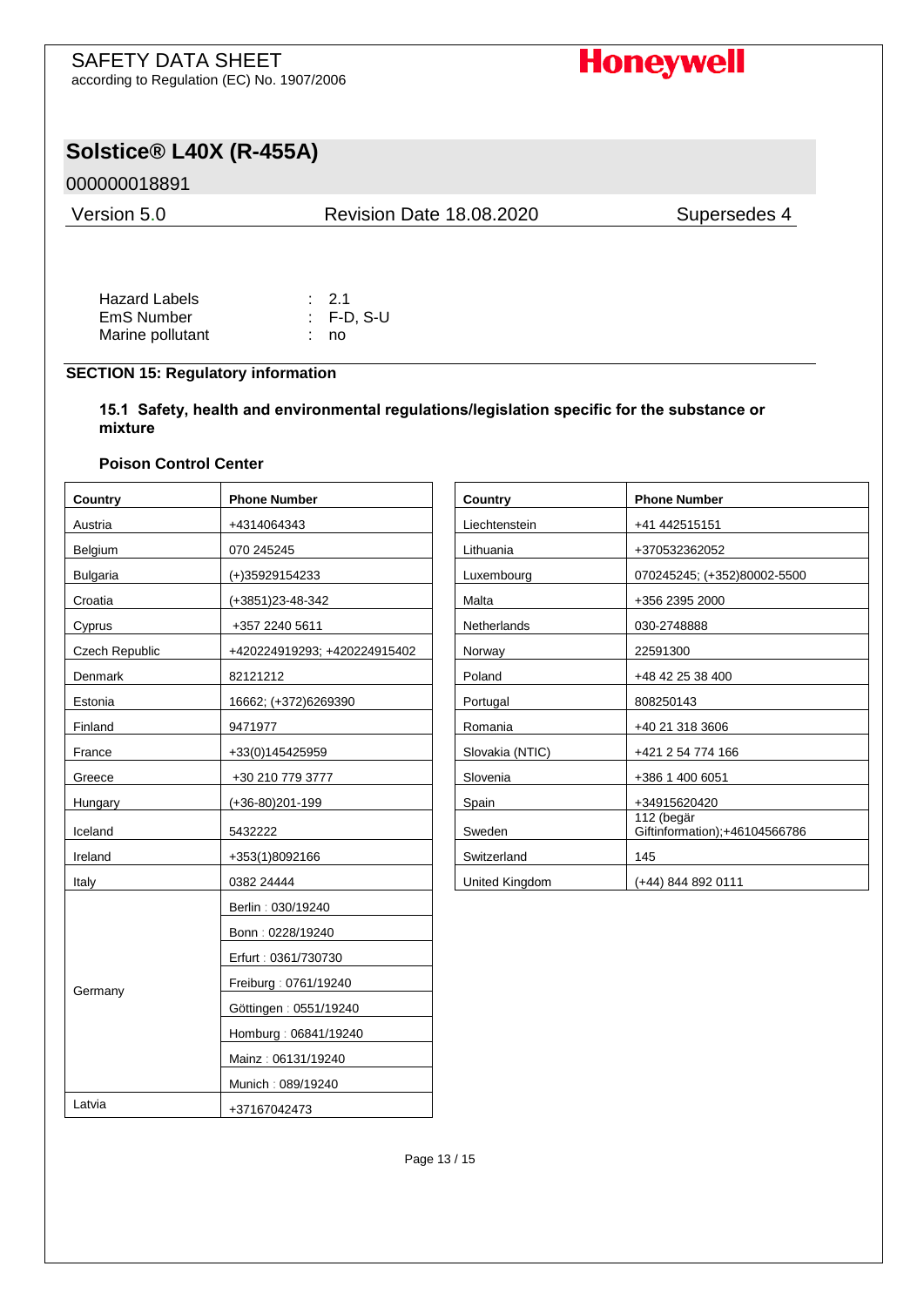# **Honeywell**

# **Solstice® L40X (R-455A)**

## 000000018891

Version 5.0 Revision Date 18.08.2020 Supersedes 4

#### **Other inventory information**

US. Toxic Substances Control Act On TSCA Inventory

Australia. Industrial Chemical (Notification and Assessment) Act On the inventory, or in compliance with the inventory

Canada. Canadian Environmental Protection Act (CEPA). Domestic Substances List (DSL) All components of this product are on the Canadian DSL

Japan. Kashin-Hou Law List On the inventory, or in compliance with the inventory

Korea. Existing Chemicals Inventory (KECI) On the inventory, or in compliance with the inventory

Philippines. The Toxic Substances and Hazardous and Nuclear Waste Control Act On the inventory, or in compliance with the inventory

China. Inventory of Existing Chemical Substances (IECSC) On the inventory, or in compliance with the inventory

New Zealand. Inventory of Chemicals (NZIoC), as published by ERMA New Zealand On the inventory, or in compliance with the inventory

#### **15.2 Chemical safety assessment**

A Chemical Safety Assessment has not been carried out.

#### **SECTION 16: Other information**

| Text of H-statements referred to under heading 3 |  |                                      |                                                                          |
|--------------------------------------------------|--|--------------------------------------|--------------------------------------------------------------------------|
| 2,3,3,3-Tetrafluoroprop-1-ene                    |  | H <sub>221</sub><br>H <sub>280</sub> | Flammable gas.<br>Contains gas under pressure; may explode<br>if heated. |
| Difluoromethane                                  |  | H <sub>221</sub><br>H <sub>280</sub> | Flammable gas.<br>Contains gas under pressure; may explode<br>if heated. |
| Carbon dioxide                                   |  | H <sub>280</sub>                     | Contains gas under pressure; may explode<br>if heated.                   |
|                                                  |  | Page 14 / 15                         |                                                                          |